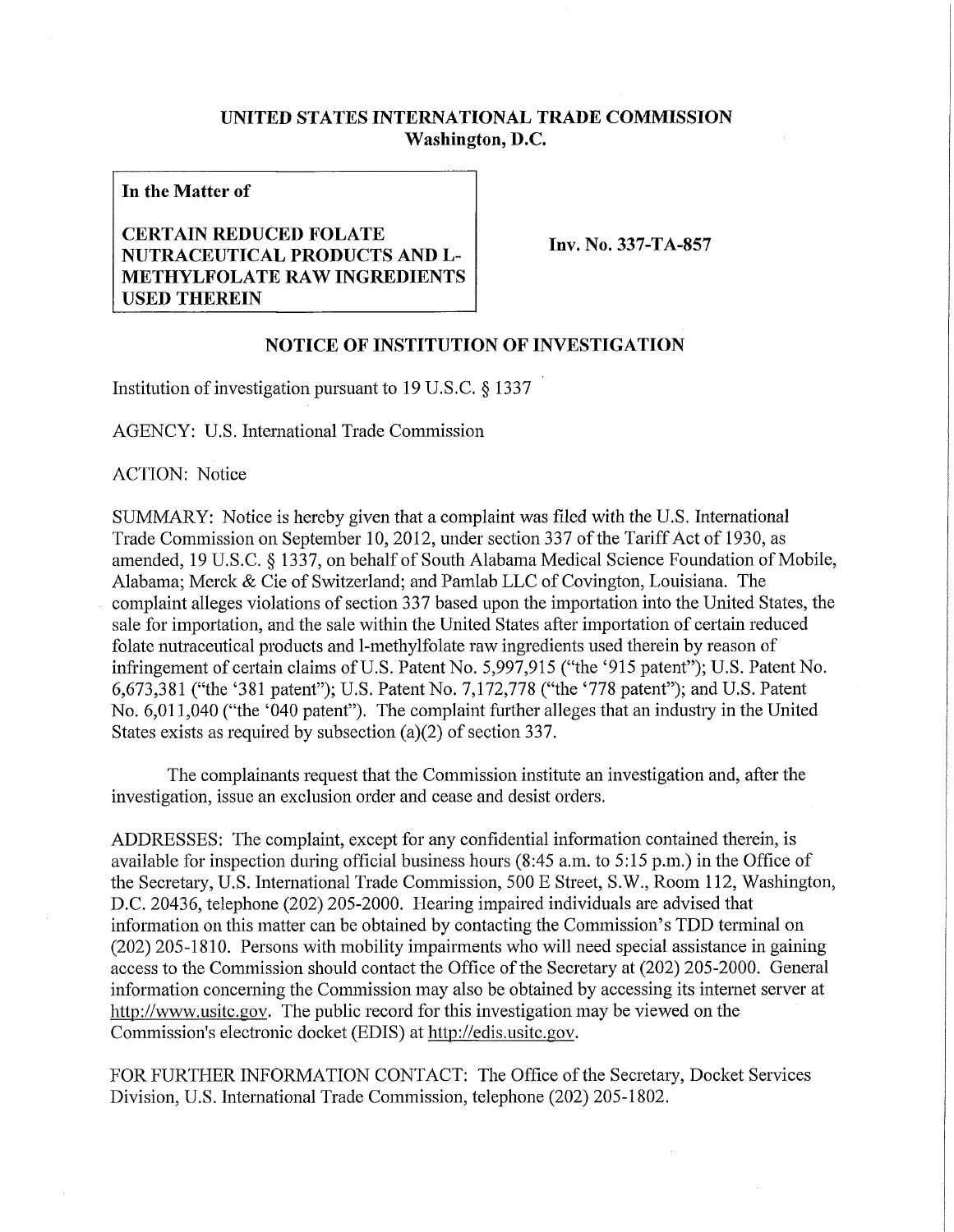AUTHORITY: The authority for institution of this investigation is contained in section 337 of the Tariff Act of 1930, as amended, and in section 210.10 of the Commission's Rules of Practice and Procedure, 19 C.F.R. § 210.10 (2012).

SCOPE OF INVESTIGATION: Having considered the complaint, the U.S. International Trade Commission, on October 10, 2012, ORDERED THAT -

(1) Pursuant to subsection (b) of section 337 of the Tariff Act of 1930, as amended, an investigation be instituted to determine whether there is a violation of subsection (a)(1)(B) of section 337 in the importation into the United States, the sale for importation, or the sale within the United States after importation of certain reduced folate nutraceutical products and 1 methylfolate raw ingredients used therein that infringe one or more of claims 37, 39, 40, 47, 66, 67, 73, 76, 78-81, 83, 84, 86-89, 91, 92, 94-97, 99, 100, 110, 111, 113, 117, and 121 ofthe '915 patent; claims 22, 26, and 32-38 of the '381 patent; claims 1, 4-6, and 15 of the '778 patent; and claims 1-3, 5, 6, 8, 9, 11-15, and 19-22 of the '040 patent, and whether an industry in the United States exists as required by subsection (a)(2) of section 337;

(2) For the purpose of the investigation so instituted, the following are hereby named as parties upon which this notice of investigation shall be served:

(a) The complainants are:

South Alabama Medical Science Foundation 307 University Boulevard PO Box U-1060 Mobile, AL 36688

Merck & Cie Weisshausmatte 6460 Altdorf Switzerland

Pamlab LLC 4099 Highway 190 Covington, LA 70433

(b) The respondents are the following entities alleged to be in violation of section 337, and are the parties upon which the complaint is to be served:

> Gnosis SpA Via Lavoratori Autobianchi 1 20832 Desio (MB) Italy